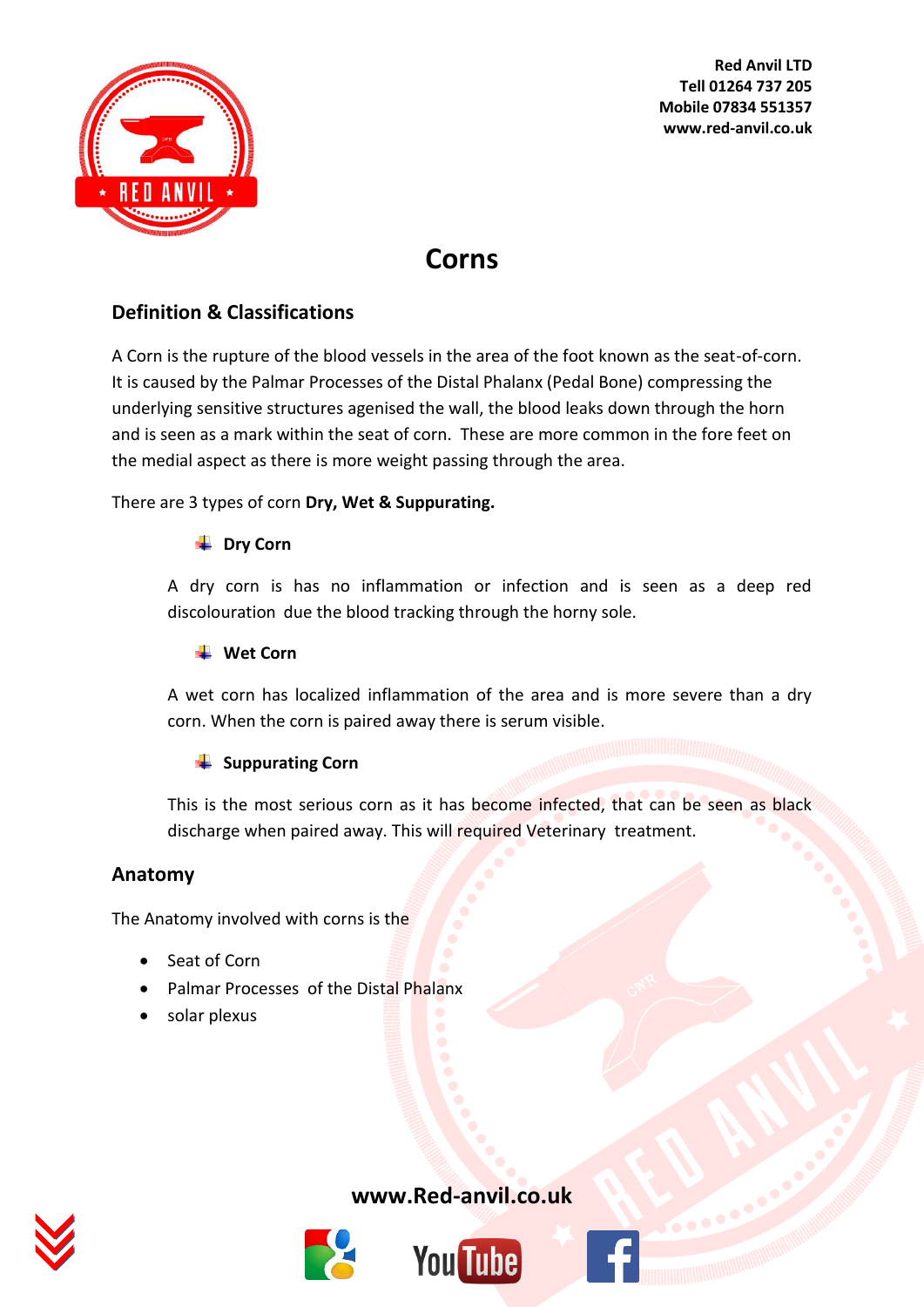

**Red Anvil LTD Tell 01264 737 205 Mobile 07834 551357 www.red-anvil.co.uk**

# **Causes**

The main causes for Corns are Poor Conformation, Poor Irregular Farriery & Concussion.

#### **Conformation**

Horses with poor conformation can be pre disposed to corns due to the uneven loading of the hoof capsule.

#### **Poor Irregular**

Poor Irregular farriery can contribute to corn in several ways

- Shoes being left on to long
- Short Heel Fit
- Not Easing the Seat-of Corn when trimming
- Medial/Lateral imbalance
- Stone Carriers

#### **Concussion**

Excessive concussion caused by road work & hard ground can also be a contributing factor to a horse developing corns. Hunters and polo ponies must be carefully managed to prevent corns,

# **Clinical Signs**

- Deep red discolouration of the seat-of-corn
- lameness
- Heat and pain within the heel area (reaction to hoof testers)

# **Diagnosis**

This is based on the Clinical Signs



# **[www.Red-anvil.co.uk](http://www.red-anvil.co.uk/)**